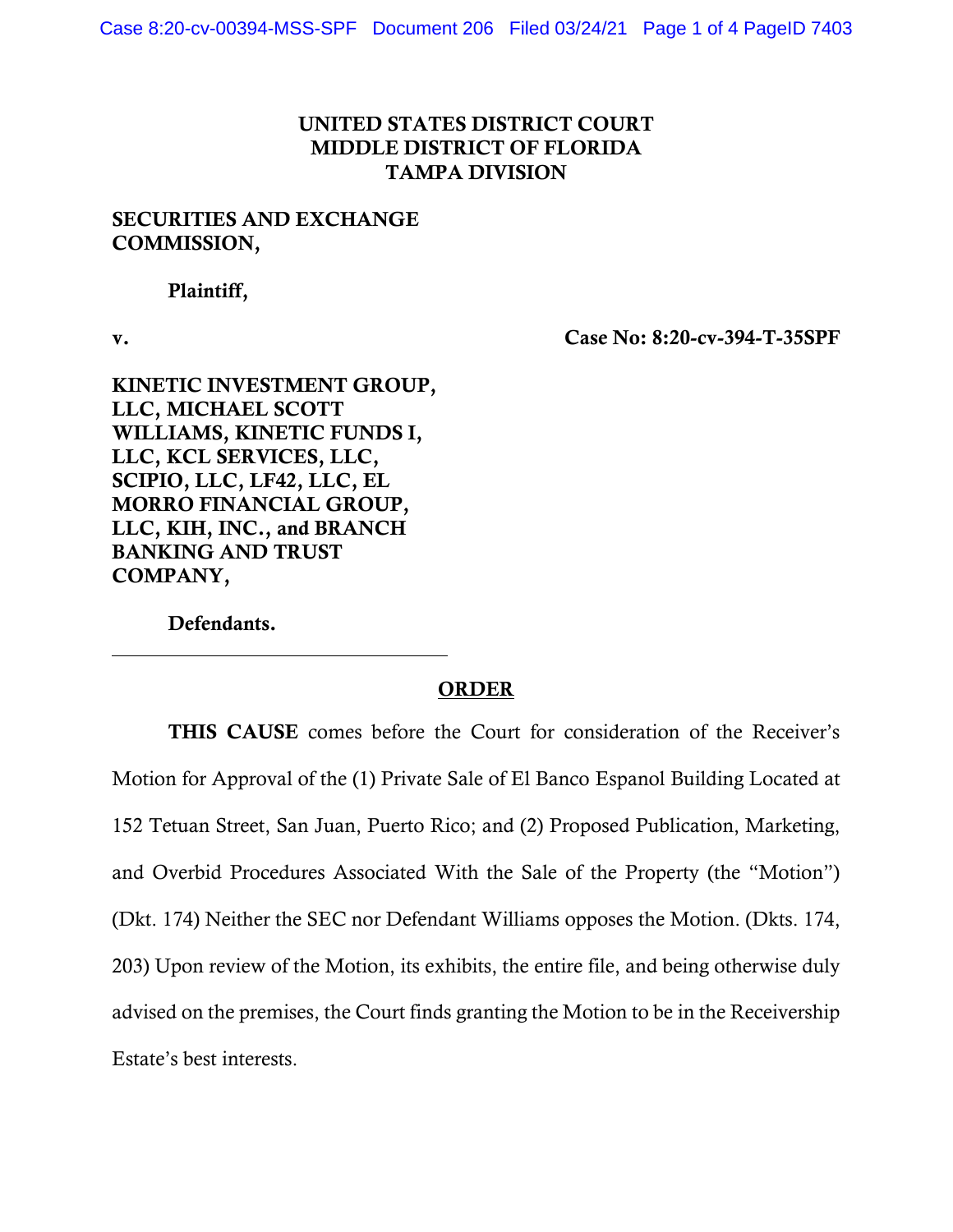Accordingly, it is hereby ORDERED and ADJUDGED that:

- 1. The Receiver's Motion for Approval of the (1) Private Sale of El Banco Espanol Building Located at 152 Tetuan Street, San Juan, Puerto Rico; and (2) Proposed Publication, Marketing, and Overbid Procedures Associated With the Sale of the Property, (Dkt. 174), is GRANTED;
- 2. The Court appoints and takes judicial notice of the three appraisals of the Property attached as Exhibits 4-6 to the Motion;
- 3. The Court finds that the Receiver has satisfied the requirements of 28 U.S.C. § 2001 regarding the marketing and proposed sale terms and procedures for the Property;
- 4. The Court finds that the form and substance of the Notice attached as Exhibit 8 to the Motion is sufficient to provide notice of the proposed sale of the Property as well as the procedures and timeframe for the submission of any bona fide offer pursuant to 28 U.S.C. § 2001;
- 5. The Court finds that the publication of the approved Notice attached as Exhibit 8 to the Motion in the Sarasota Herald Tribune and the El Nuevo Dia newspapers for one day at least ten days prior to any sale of the Property is sufficient to satisfy the notice requirements set forth under 28 U.S.C. § 2001;
- 6. The Receiver is authorized and empowered to take such steps, incur and pay such costs and expenses from the Receivership Estate, and do such things as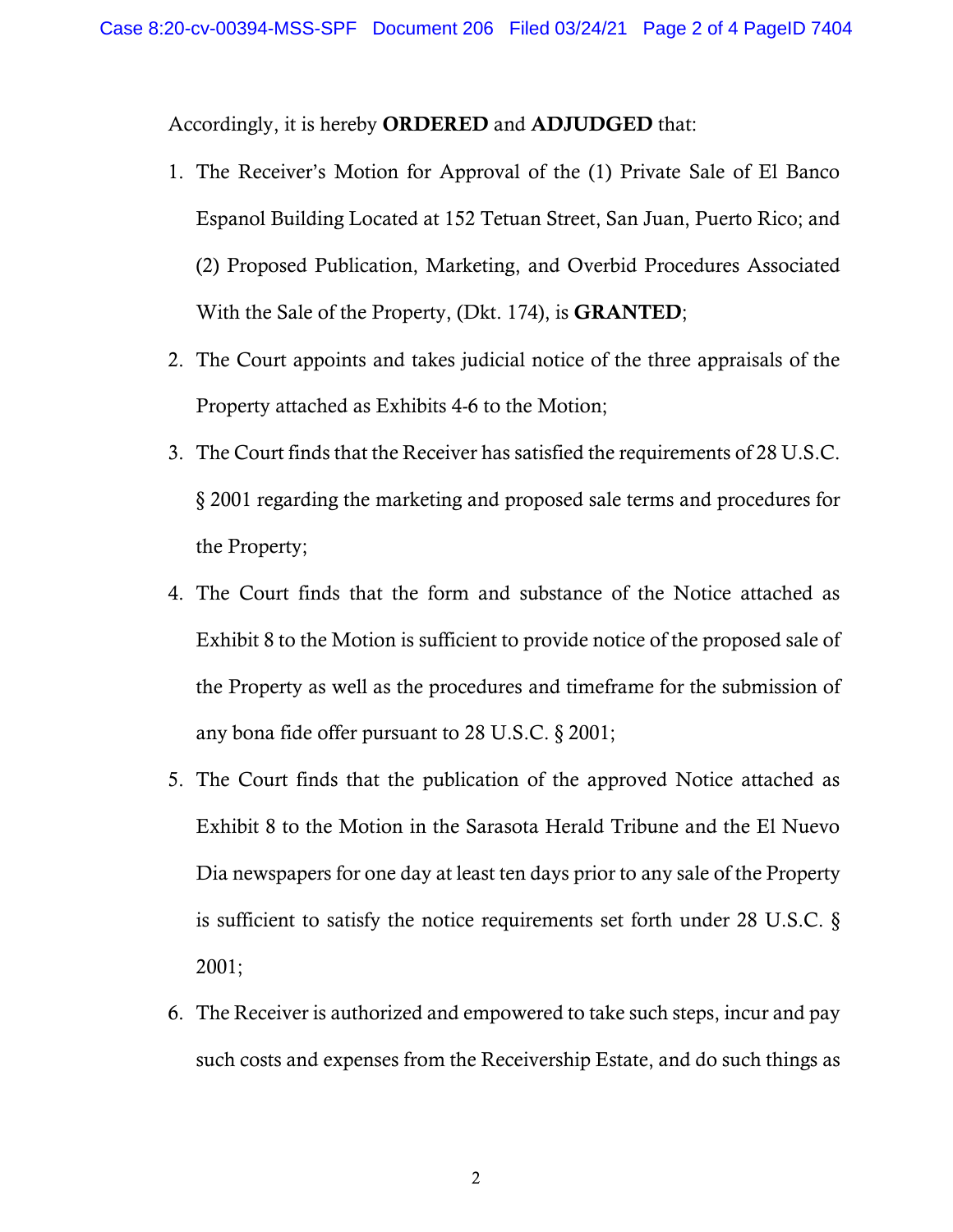may be reasonably necessary to implement and effect the terms and requirements of this Order, including publishing the Notice;

- 7. The Court finds the \$2.1 million offer in the Purchase and Sale Agreement to be commercially reasonable, in the Receivership Estate's best interests, and in compliance with the price requirements set forth in 28 U.S.C. § 2001. The Court also finds that the Receiver has made substantial and sufficient efforts to market and sell the Property. Accordingly, if no qualified bid (other than the offer in the Purchase and Sale Agreement) is received by the overbid deadline, the Receiver shall report the same to the Court, and he is approved and authorized to deem the \$2.1 million offer as the highest offer for the Property and, without further order from this Court, to sell, close and transfer title of the Property free and clear of all liens, claims, interests, and encumbrances, in accordance with the Purchase and Sale Agreement attached as Exhibit 1 to the Motion; and
- 8. In the event the Receiver is provided with any timely and qualified overbid(s) pursuant to 28 U.S.C. §2001 and consistent with the procedures outlined in the Motion, the Receiver is authorized to negotiate in good faith with any party(ies) submitting such bid(s) and the original Purchaser and to use his sole discretion and business judgment to select a final purchaser that he deems to have provided the offer that is in the best interest of the Receivership Estate. Following the Receiver's determination, he shall report the same to the Court, and, without further order from this Court, is